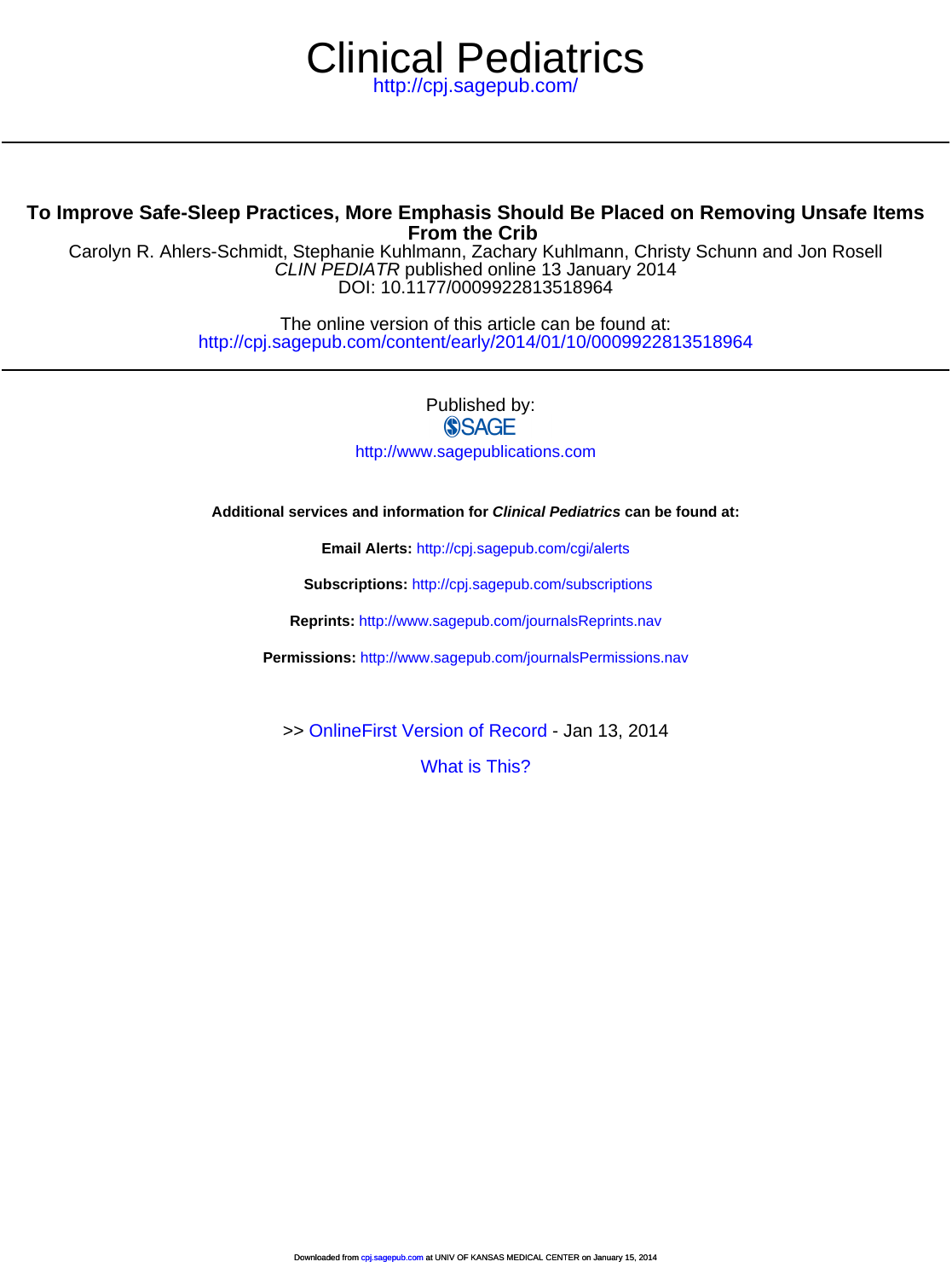# **To Improve Safe-Sleep Practices, More Emphasis Should Be Placed on Removing Unsafe Items From the Crib**

Clinical Pediatrics  $1 - 3$ © The Author(s) 2014 Reprints and permissions: sagepub.com/journalsPermissions.nav DOI: 10.1177/0009922813518964 cpj.sagepub.com **SSAGE** 

Carolyn R. Ahlers-Schmidt, PhD<sup>1</sup>, Stephanie Kuhlmann, DO<sup>1</sup>, Zachary  $K$ uhlmann, DO<sup>I</sup>, Christy Schunn, LSCSW<sup>2</sup>, and Jon Rosell, PhD<sup>3</sup>

## **Introduction**

Babies are dying from preventable conditions, and in the United States, the infant mortality rate (6.5 per 1000 live births) is higher than in countries that spend less money on their health care.<sup>1</sup> In Sedgwick County, Kansas (population 498 365) the infant mortality rate remains even higher than the national average  $(8.1 \text{ per } 1000)$ .<sup>1</sup> In 1994, the American Academy of Pediatrics (AAP) released guidelines for infant safe sleep to prevent sudden infant death syndrome (SIDS). Following these recommendations, the Back-to-Sleep campaign promoted placing infants supine; in the following years, a 50% reduction in SIDS deaths was observed. The AAP revised these guidelines<sup>2</sup> in 2005 and 2011 to further emphasize environment as well as position. Current recommendations include that babies be placed on their back, in a crib with a firm mattress and fitted sheet. Bumpers, pillows, loose blankets, stuffed toys, and other potential suffocation hazards are not recommended. However, studies continue to show infant deaths related to nonsupine position and environment.<sup>3,4</sup> For example, a review of SIDS deaths in San Diego from 1991 to 2008 found that only 5% of infants had no extrinsic risk factors at the time of death.<sup>4</sup>

The focus of our study was to develop and provide a Safe Sleep Toolkit for providers that could facilitate a consistent safe-sleep message (position, location, and environment) to caregivers of infants.

## **Methods**

As part of a university, physician, and nonprofit collaboration, we recently developed a Safe Sleep Toolkit ([http://www.kidsks.org/MSSC.html\)](http://www.kidsks.org/MSSC.html) to improve consistency in safe-sleep communication from providers. The toolkit was intended for use by pediatricians, family medicine physicians, and obstetricians. The focal point of the toolkit was a paper-based checklist for caregivers to complete regarding safe sleep. Caregivers were asked to respond to the following 4 items:

- 1. How do you lay your baby down to sleep?
- 2. Where does your baby sleep at home?
- 3. Please circle the items that are already in your baby's sleeping area at home, or that you plan to get for your baby's sleeping area.
- 4. Have you talked about safe sleep with others who may put your child down to sleep?

Each item included multiple choice responses. For ease of scoring, the correct answers were located on the left margin. The toolkit also included a brief provider script with suggestions on how to address each of the items on the checklist in order to encourage consistent sleep messages for caregivers. A Child Care Checklist that addressed safe sleep, in addition to other topics, was included with the recommendation of providing it to, at minimum, parents who had not talked about safe sleep with other caregivers. Additional local and national resources were also provided, including a link to the ABCs of Safe Sleep video and Web links to order free safe-sleep items, such as copies of the National Institute of Child Health and Human Development booklet (*Infant Sleep Position, and SIDS: Questions and Answers for Health Care Providers*), posters, trifold brochures, and door hangers.

The toolkit was pilot tested at 2 resident physician clinics in Wichita, Kansas, from March to October 2013. At the obstetrical clinic, mothers were asked to complete the paper-based checklist at 28 and 36 weeks' gestation, based on their intentions for following the safe-sleep guidelines after their infant was born. At the pediatric clinic, parents of children ≤6 months of age completed the checklist based on actual sleep practices. Additional,

**Corresponding Author:**

Carolyn R. Ahlers-Schmidt, Department of Pediatrics, University of Kansas School of Medicine – Wichita, 1010 N. Kansas, Wichita, KS 67214, USA.

Email: [cschmidt3@kumc.edu](mailto:cschmidt3@kumc.edu)

<sup>1</sup> Univerisity of Kansas School of Medicine–Wichita, KS, USA  $^{2}$ Kansas Infant Death and SIDS Network, Inc, Wichita, KS, USA <sup>3</sup>Medical Society of Sedgwick County, KS, USA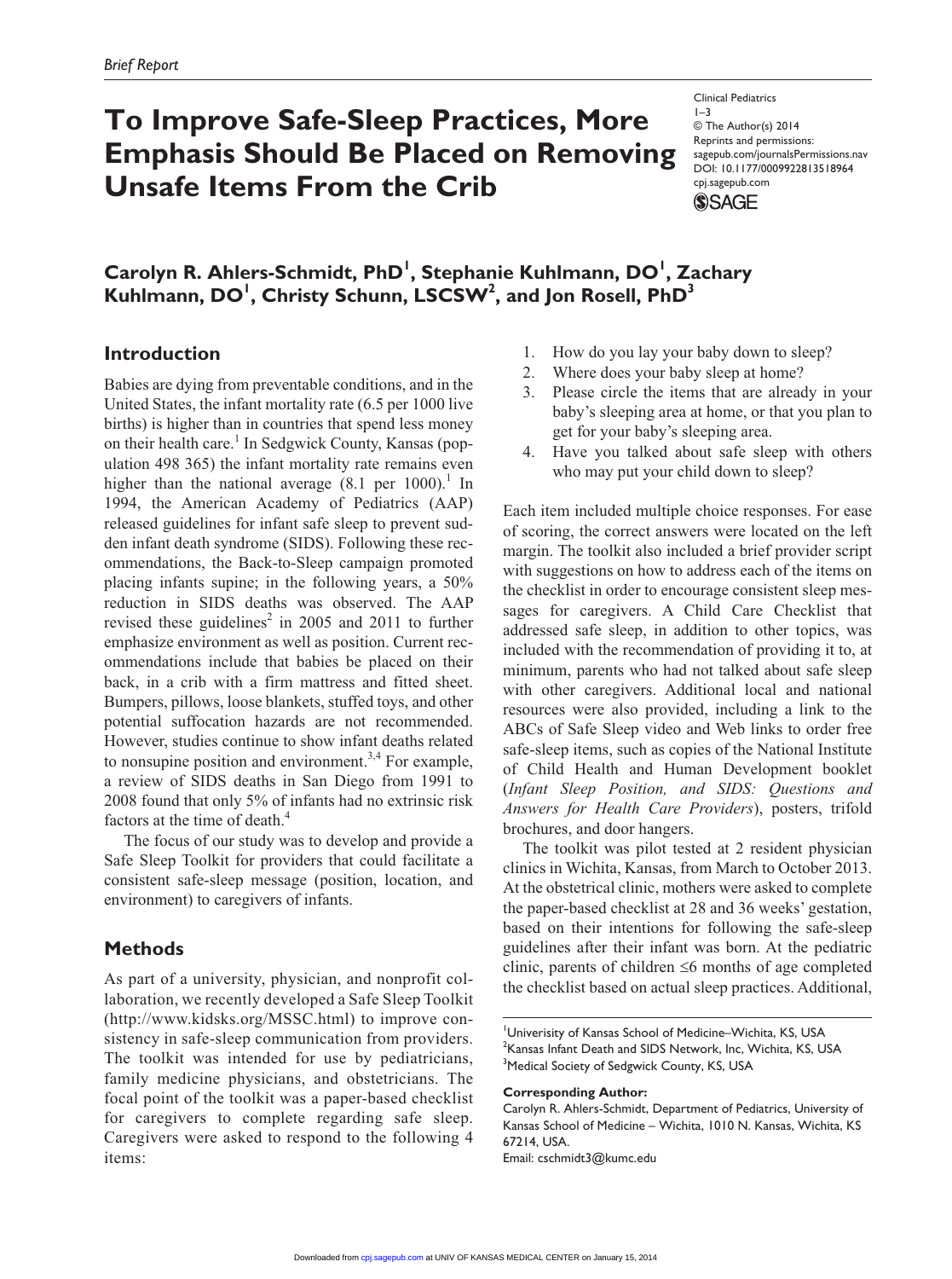| Safe-Sleep Recommendation                                                      | Obstetrical Clinic, $n = 214$ | Pediatric Clinic, $n = 287$ | Total, $n = 501$ |
|--------------------------------------------------------------------------------|-------------------------------|-----------------------------|------------------|
| Safe location (crib, bassinet, portable crib)                                  | 199 (93.0%)                   | 243 (84.7%)                 | 442 (88.2%)      |
| Safe position (back)                                                           | 169 (79.0%)                   | 232 (80.8%)                 | 401 (80.0%)      |
| No unsafe items                                                                | 81 (37.9%)                    | 106(36.9%)                  | 187 (37.3%)      |
| Have firm mattress and fitted sheet                                            | 155 (72.4%)                   | 225 (78.4%)                 | 380 (75.8%)      |
| Talk about safe sleep with others who might<br>place their child down to sleep | 90(42.1%)                     | 178 (62.0%)                 | 268 (53.5%)      |
| Overall Safe Sleep <sup>a</sup>                                                | 44 (20.6%)                    | 71 (24.7%)                  | 115(23.0%)       |

**Table 1.** Parental Responses to Checklist Items.

a Overall safe sleep was computed by identifying infants who had a safe location, safe position, both recommended items (firm mattress and fitted sheet), and no unsafe items (bumper, loose blankets, pillows, stuffed toys, etc).

**Table 2.** Physician Discussion Regarding Unsafe-Sleep Responses to Parent Checklist Items.

|                                                                      | Physician's Reporting Discussing Safe Sleep <sup>a</sup> |               |                  |
|----------------------------------------------------------------------|----------------------------------------------------------|---------------|------------------|
| Parent Report of Unsafe Sleep                                        | <b>Obstetricians</b>                                     | Pediatricians | P Value          |
| Unsafe location                                                      | $3/3$ (100%)                                             | 17/19 (89.5%) | .56              |
| Unsafe position                                                      | 13/16 (81.3%)                                            | 35/36 (97.2%) | .02              |
| Missing firm mattress                                                | $5/7$ (71.4%)                                            | 8/15(53.3%)   | .73 <sup>b</sup> |
| Missing fitted sheet                                                 | $6/9$ (66.7%)                                            | 15/28 (53.6%) | .76 <sup>b</sup> |
| Including unsafe items                                               | 56/64 (87.5%)                                            | 54/96 (56.3%) | 5.001            |
| Failure to disseminate safe-sleep information to<br>other caregivers | 28/29 (96.6%)                                            | 9/30 (30.0%)  | < 0.01           |

a Not reporting safe-sleep discussions may indicate no topics were discussed or that the physician did not fill out the form. <sup>b</sup>Yate's correction.

optional demographic questions were added regarding sex, age, education, and race/ethnicity and number of children.

Checklists were given to parents by the front desk when they checked in for their infant's appointment. Parents completed the checklist, and it was collected and reviewed by the nurse or physician during the infant's appointment. Providers were then asked to provide safesleep counseling, at minimum, for those responses not following the AAP recommendations. On the back of the checklist, providers could indicate which, if any, of the 3 safe-sleep topics were discussed and whether the Child Care Checklist was provided to the parent. Anonymous checklists were collected weekly from the clinics by a research assistant. The Statistical Package for the Social Sciences (SPSS Inc, Chicago, IL) was used for analysis. Approval was received from the Wichita Medical Research and Education Foundation Institutional Review Board and the University of Kansas School of Medicine– Wichita Human Subjects Committee.

#### **Results**

Checklists were completed by 501 parents, 57.3% ( $n =$ 287) at the pediatric clinic and  $42.7\%$  (n = 214) at the obstetrical clinic. Of the respondents, 84% were female  $(n = 421)$ , 4%  $(n = 20)$  were male, and the remaining 12%  $(n = 60)$  did not respond. Almost half reported having a high school diploma or less (235; 46.9%). Nearly half (235; 46.9%) identified as white, with  $14.8\%$  (n = 74) being African American and  $16.6\%$  (n = 83) mixed race or other;  $21.8\%$  (n = 109) did not respond. In addition, 22.4% (n = 112) were Hispanic, although 15.2% (n = 76) did not respond. The number of children ranged from 0 to 9, with the majority reporting 1 or 2 ( $n = 261$ ; 52.1%).

Checklist results are reported in Table 1. The majority of parents reported both safe-sleep location and position for their infant. However, only  $37.3\%$  (n = 187) reported a sleep environment with no unsafe items, such as loose bedding, pillows, bumpers, and so on.

Providers engaged in discussion regarding safe sleep with most parents who reported intentions/behavior in opposition to the AAP recommendations for safe sleep (Table 2). Compared with obstetricians, pediatricians were significantly more likely to report discussing unsafe-sleep positions with parents who indicated a position other than supine. However, pediatricians were less likely to report discussing the importance of removing unsafe items reported in the sleep environment. Pediatricians were also less likely to provide the Child